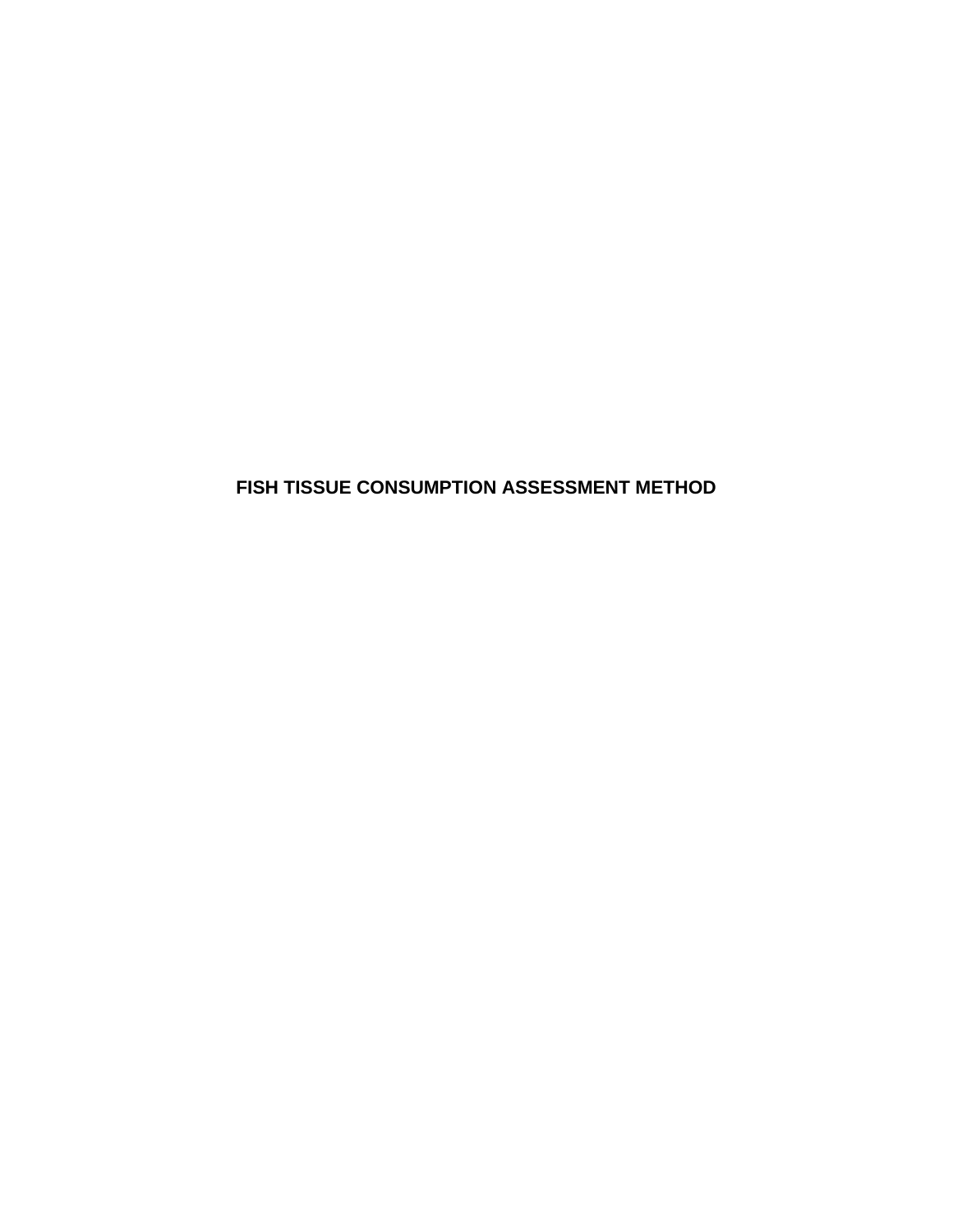Prepared by:

Michael Lookenbill and Timothy Wertz Pennsylvania Department of Environmental Protection Office of Water Programs Bureau of Clean Water 11<sup>th</sup> Floor: Rachel Carson State Office Building Harrisburg, PA 17105

2015

Edited by:

Timothy Wertz Pennsylvania Department of Environmental Protection Office of Water Programs Bureau of Clean Water 11<sup>th</sup> Floor: Rachel Carson State Office Building Harrisburg, PA 17105

2021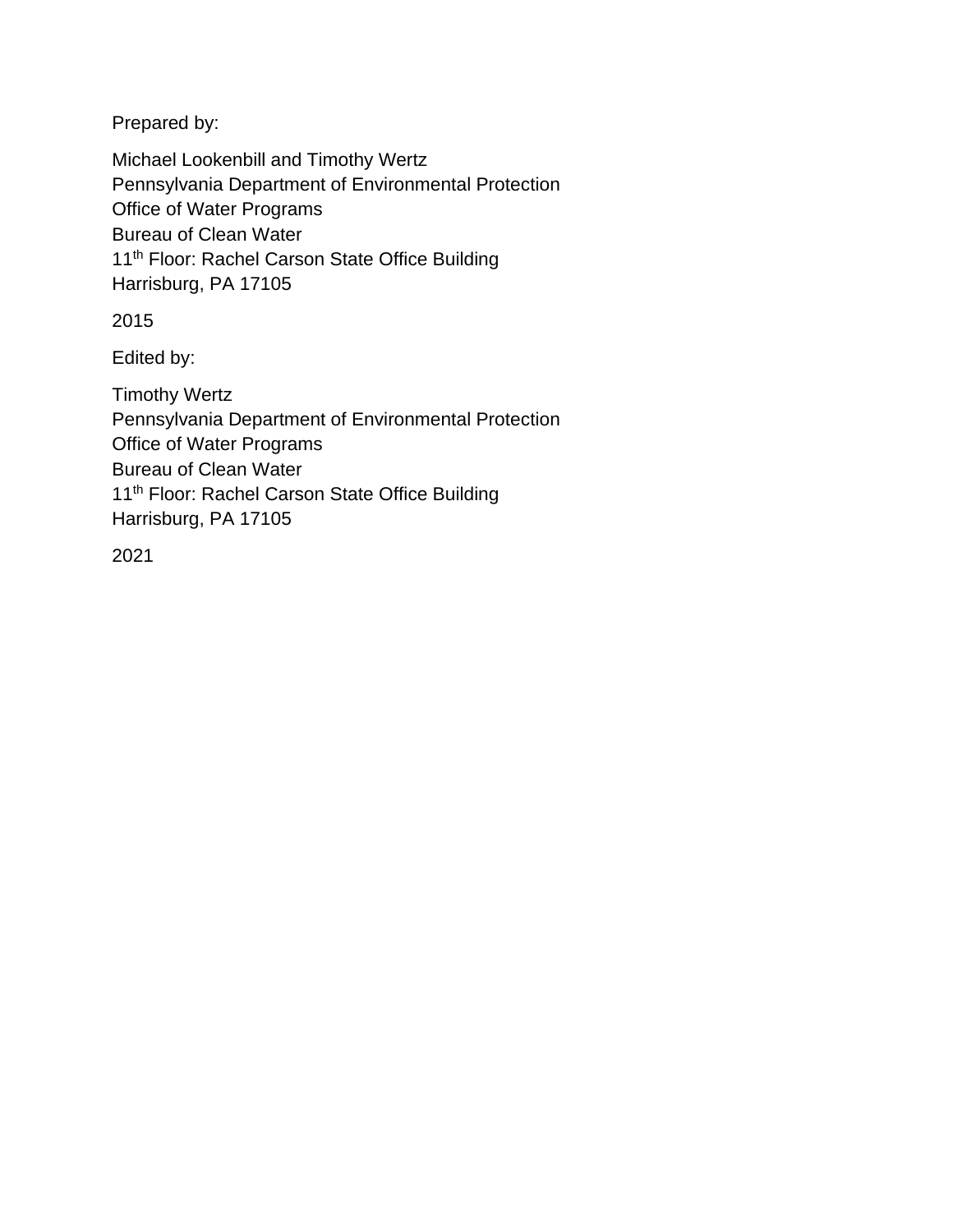#### **INTRODUCTION**

To protect the Recreation and Fish Consumption (Fishing) use, DEP implements fish data collection protocols and fish tissue assessment methods. Priority is given to surface waters that are targeted by anglers or subsistence populations. In surface waters that do not contain fishable populations of organisms, it may not be possible to assess fish consumption. To use this method for assessment determinations data collection must follow applicable protocols established in the Monitoring Book (Shull and Lookenbill 2018).

The importance of the fish tissue sampling and advisory issuance program was fully recognized in May 1986 with the signing of an interagency agreement between the Department of Environmental Resources (now DEP), DOH, and Pennsylvania Fish Commission (now PFBC). This agreement was developed because "the agencies desire to pursue a systematic approach for the detection and evaluation of fish tissue contamination and to develop coordinated procedures for informing the public that may consume such fish of possible adverse health impacts." It listed the responsibilities of each agency and provided for the "timely joint issuance of a health advisory" when fish tissue contamination constituted a health risk. The first joint advisory was issued in June 1986 and included a number of waters throughout Pennsylvania. A new agreement, signed in 2002, added the Pennsylvania Department of Agriculture (PDA) to the fish consumption advisory program and established a two-tiered system for advisory decisions and issuance. A Fish Consumption Advisory Policy Workgroup was established to oversee the program and make management decisions. This workgroup includes deputy secretaries from the three cabinet agencies and the Executive Director of the PFBC. The existing staff-level workgroup was renamed the Fish Consumption Advisory Technical Workgroup (FCATW) and includes representatives of all four agencies. The technical workgroup coordinates routine program activities, such as sampling site identification and provides recommendations for advisory issuance or lifting to the policy workgroup. Additionally, the FCATW reviews and adopts specific meal advise to be protective of subsistence anglers and sensitive individuals. In April of 2001, **Pennsylvania issued a general, statewide recommendation that anglers eat no more than one meal per week of recreationally caught sport fish**. As a result, only Groups 3-6 from Table 1 constitute an advisory and are considered impaired for the Recreation and Fish Consumption (Fishing) use.

# **DATA REVIEW**

The annual data review process begins in late spring when the DEP Bureau of Labs (BOL) has finished analyzing the samples collected from the previous year. An initial review of the data is conducted to screen for anomalous results based on previous data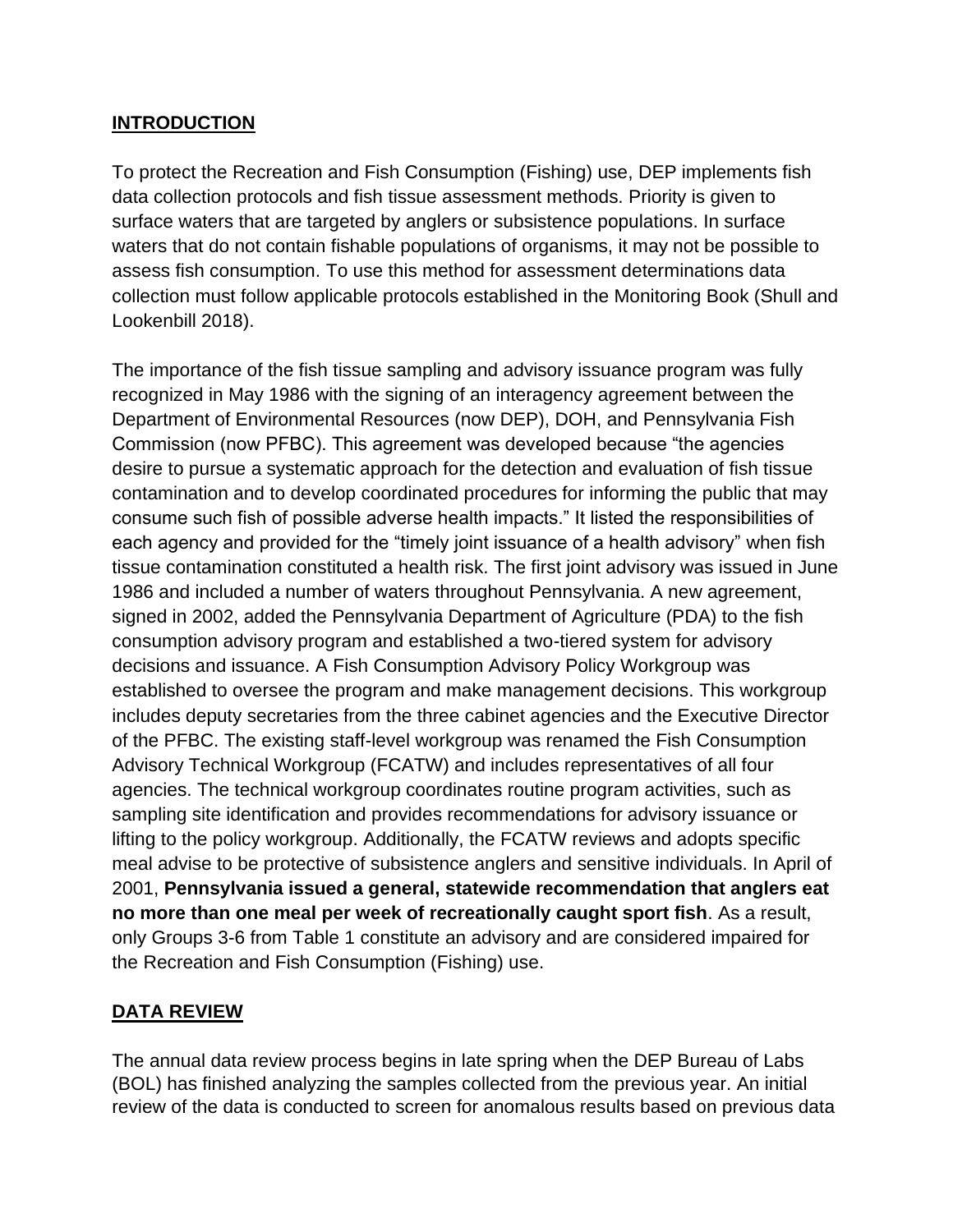and expected results for a species, sample size (average length and weight), lipid percentage or particular waterbody. If anomalous data are encountered, the BOL is requested to either verify the result or reanalyze the sample using a backup aliquot of the parent tissue. Once the results are final, the data is evaluated and compared to current advisory triggers. All recent tissue contaminant data is evaluated to determine the possible need for an advisory for a particular waterbody and fish species. Sample results that exceed the recommended consumption frequency of one meal per week, but do not exceed the "Do Not Eat" threshold, are subject to a second verification sample before an advisory can be issued or lifted. A "Do Not Eat" advisory is issued if a single representative sample result exceeds the appropriate "Do Not Eat" trigger. The possibility of lifting or reducing a "Do Not Eat" consumption advisory also requires a verification sample. All issued advisories are considered impaired for the Fishing use.

#### **ADVISORY TRIGGERS**

#### **PCBs and Chlordane**

Currently, Pennsylvania's program includes a mixture of risk assessment methods and United States Food and Drug Administration (USFDA) Action Levels that are used as the basis for issuing or lifting advisories. Risk assessment methods form the basis for meal-specific advisories due to Polychlorinated biphenyls (PCBs) and chlordane. Advisories for other compounds use USFDA Action Levels to issue "Do Not Eat" advice. Trigger levels for PCBs and chlordane are shown in Table 1. PCB mealspecific advisories based on this method were issued for Lake Erie and Presque Isle Bay for 1997, and statewide in 1998.

#### **Mercury**

Consumption advisories due to mercury in fish tissue are based on a health risk assessment developed by USEPA. The USEPA risk assessment was originally released in 1997. As a result of a request from Congress, USEPA contracted with the National Research Council (NRC) to review the risk assessment and prepare recommendations on the appropriate RfD that would be used to calculate risk assessments for mercury exposure. In July 2000, the NRC reported that the RfD for mercury, developed by USEPA, was a scientifically justifiable level for calculations of risk assessments for the protection of public health. As a result of this finding, USEPA recommended that sensitive individuals should eat no more than one meal per week of sport-caught fish. The USFDA and USEPA currently post these federal recommendations online (USEPA 2018a). As noted above, Pennsylvania has recommended a statewide one meal per week consumption frequency that mirrors this federal advice. Pennsylvania also issues more protective mercury advisories on a sitespecific basis, using the USEPA risk assessment and advisory triggers slightly modified from those in a September 1999 USEPA fact sheet. The trigger levels and meal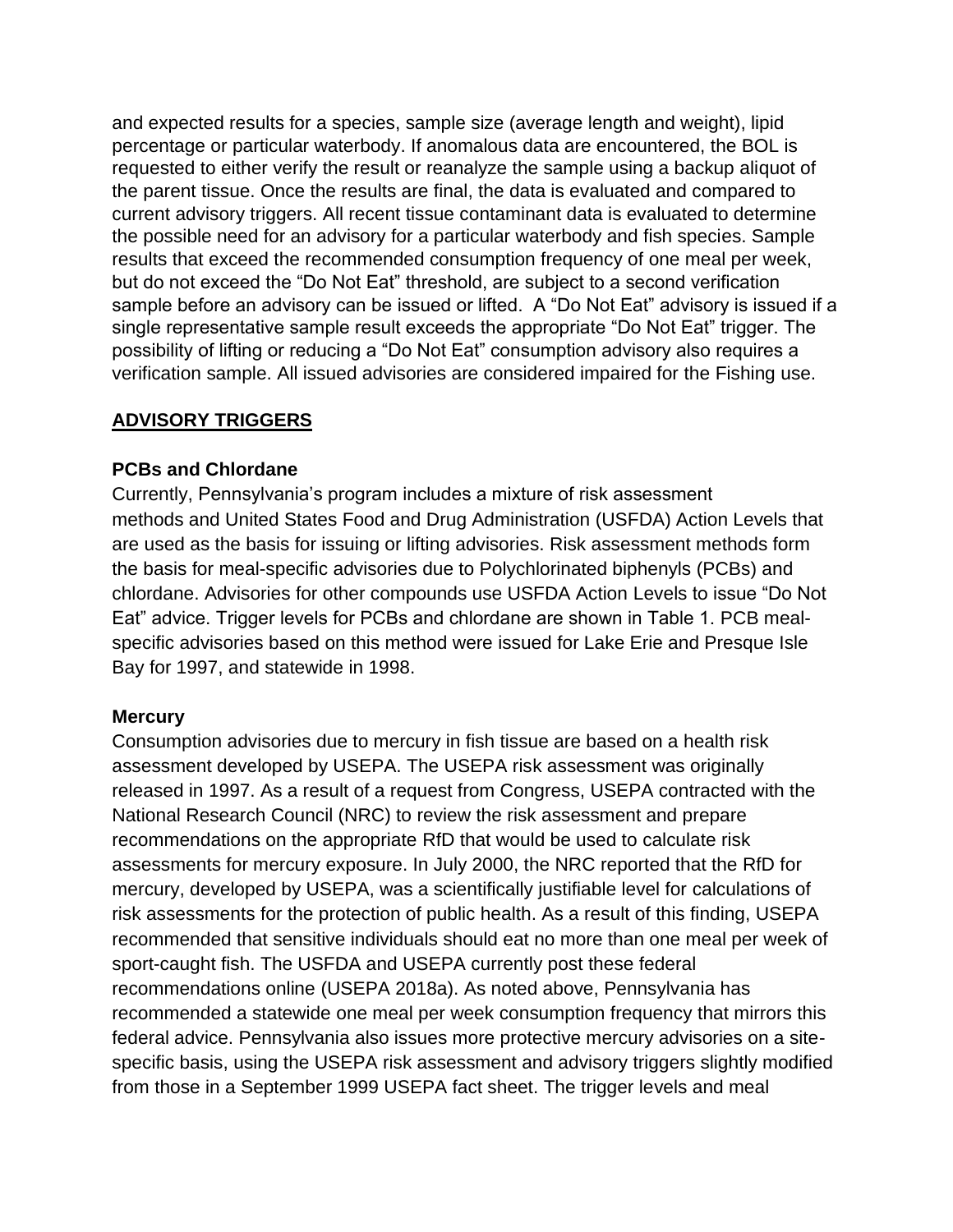recommendations are outlined in Table 1. Because a statewide one meal per week recommendation has been issued, site-specific mercury advice begins at two meals per month. Meal-specific advisories for mercury were first issued at the same time as the general statewide recommendation in April 2001.

#### **PFOS**

Per- and polyfluoroalkyl substances (PFAS) are environmentally persistent chemical substances that have been used extensively in the manufacturing of fire-fighting foams and non-stick materials based on resistance to heat, grease, oils, and water. PFAS were originally developed for manufacturing during World War II, based on these unique properties. By the early 2000s technological advancements led to PFAS detection limits in the range of parts per billion (ppb). The ability to detect these substances led to a phase-out of PFAS chemicals based human health concerns once they were detectable in some drinking water sources and fish tissue sources. Many PFAS compounds bioaccumulate, with long-chain substances – such as perfluorooctane sulfonic acid (PFOS) and perfluorooctanoic acid (PFOA) – tending to bio-accumulate more than short-chain PFAS. Additionally, toxicity varies across PFAS with many being considered less toxic than PFOS (USEPA, 2018b).

Pennsylvania, through the FCATW, works collaboratively with the Great Lakes Consortium for Fish Consumption (Consortium). The Consortium was created in the 1980s to align protocols and communicate fish consumption advisories across shared waters of the United States and Canada. In 2019, the Consortium published "Best Practice for Perfluorooctane Sulfonate (PFOS) Guidelines" (PFOS-Best Practice, Consortium 2019) that summarizes the history, toxicity, and current advisories used by Consortium members for various PFAS substances. The PFOS-Best Practice recommends meal frequencies for PFOS based on a drinking water RfD of 2 x 10-5 milligrams per kilogram per day (mg/kg/day, USEPA 2016). Recommended trigger values for meal frequencies were modified for Pennsylvania by converting µg/kg to parts per million (ppm) for standardized reporting and by removing the "two meals per week" frequency (10-20 µg/kg or 0.01-0.02 ppm). The decision to remove the original recommendation of "two meals per week" was based on the general statewide recommendation being more restrictive at one meal per week. The FCATW voted to adopt the PFOS-Best Practice meal frequency advisory on March 23, 2021. For PFOS contamination, two meal frequencies that are more restrictive than the general statewide recommendation were adopted based on PFOS concentrations in fish tissue: one meal per month for PFOS concentrations 0.05-0.2 ppm and do not eat for PFOS concentrations greater than 0.2 ppm (Table 1).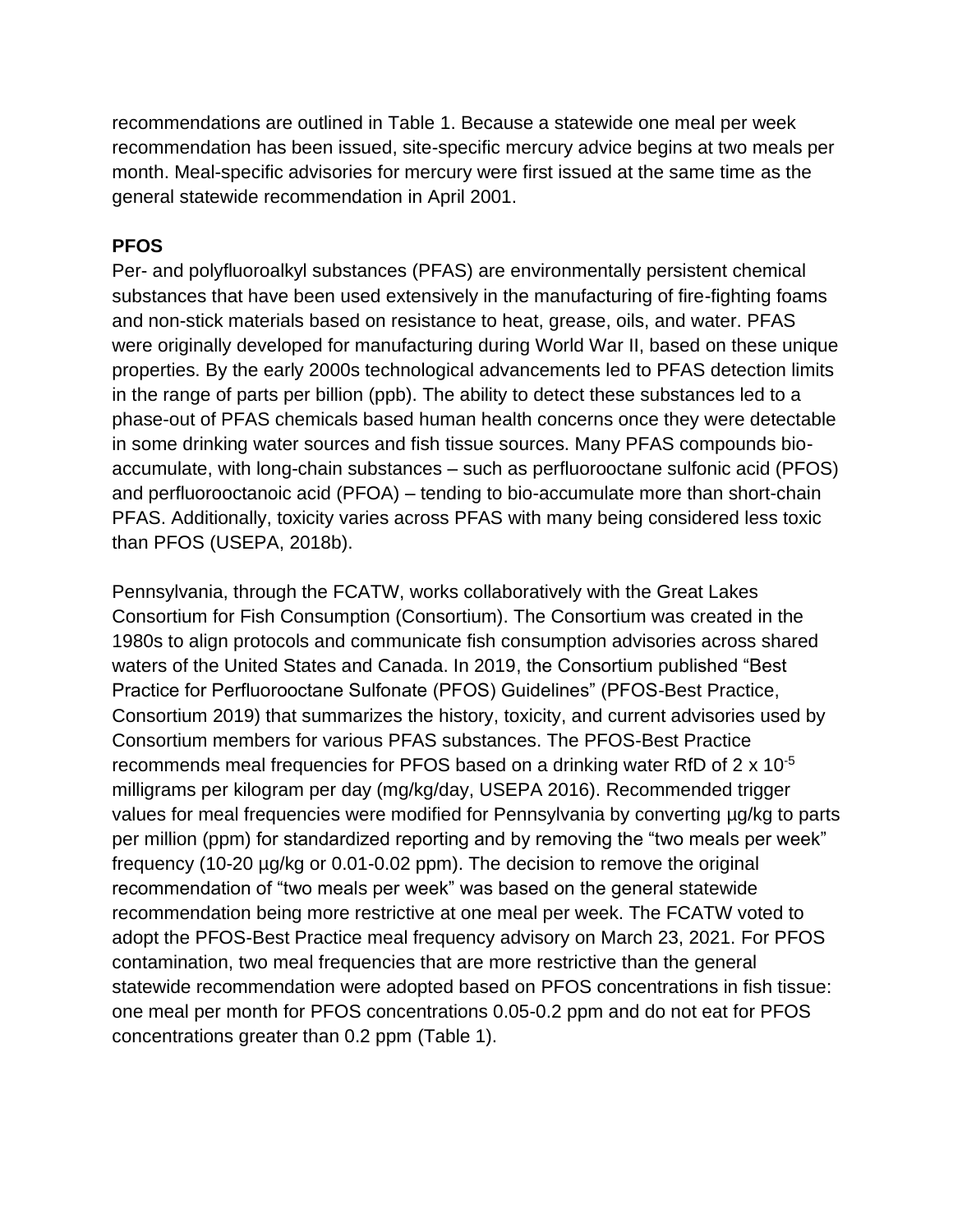**Table 1.** Trigger levels for contaminant concentrations found in fish tissue and subsequent meal recommendations. Bold values represent meal frequencies that are more restrictive than general statewide advice. Concentration values are in ppm.

| Group          | <b>Meal Advice</b>                      | <b>PCBs</b>  | Chlordane     | Mercury       | <b>PFOS</b>   |
|----------------|-----------------------------------------|--------------|---------------|---------------|---------------|
| 1              | <b>UNRESTRICTED</b>                     | $0 - 0.05$   | $0 - 0.15$    | $0 - 0.12$    |               |
| $\overline{2}$ | 1 MEAL/WEEK<br>(52 MEALS/YEAR)          | $0.06 - 0.2$ | $0.16 - 0.65$ | $0.13 - 0.25$ | $0.02 - 0.05$ |
| 3              | <b>2 MEALS/MONTH</b><br>(24 MEALS/YEAR) |              |               | $0.26 - 0.50$ |               |
| 4              | <b>1 MEAL/MONTH</b><br>(12 MEALS/YEAR)  | $0.21 - 1.0$ | $0.66 - 2.82$ | $0.51 - 1.0$  | $0.05 - 0.2$  |
| 5              | <b>6 MEALS/YEAR</b>                     | $1.1 - 1.9$  | 2.83-5.62     | $1.1 - 1.9$   |               |
| 6              | <b>DO NOT EAT</b>                       | >1.9         | >5.62         | >1.9          | >0.2          |

#### **USFDA Action Levels**

USFDA Action Levels are regulatory standards applicable to commercial fish and other foodstuffs. These Action Levels are developed based on general consumption patterns and may include consideration of economic issues such as potential loss of food supply. USFDA has acknowledged that Action Levels may not adequately protect sensitive individuals or those individuals who may consume larger quantities of recreationally caught sport fish. Due to resource constraints, the FCATW has been unable to completely evaluate risk assessment methods for these contaminants. In addition, evaluation of risk assessment methods for most of these contaminants has not been a priority because they are normally found in very low concentrations in Pennsylvania fish. The compounds for which USFDA Action Levels constitute advisory triggers are listed in Table 2.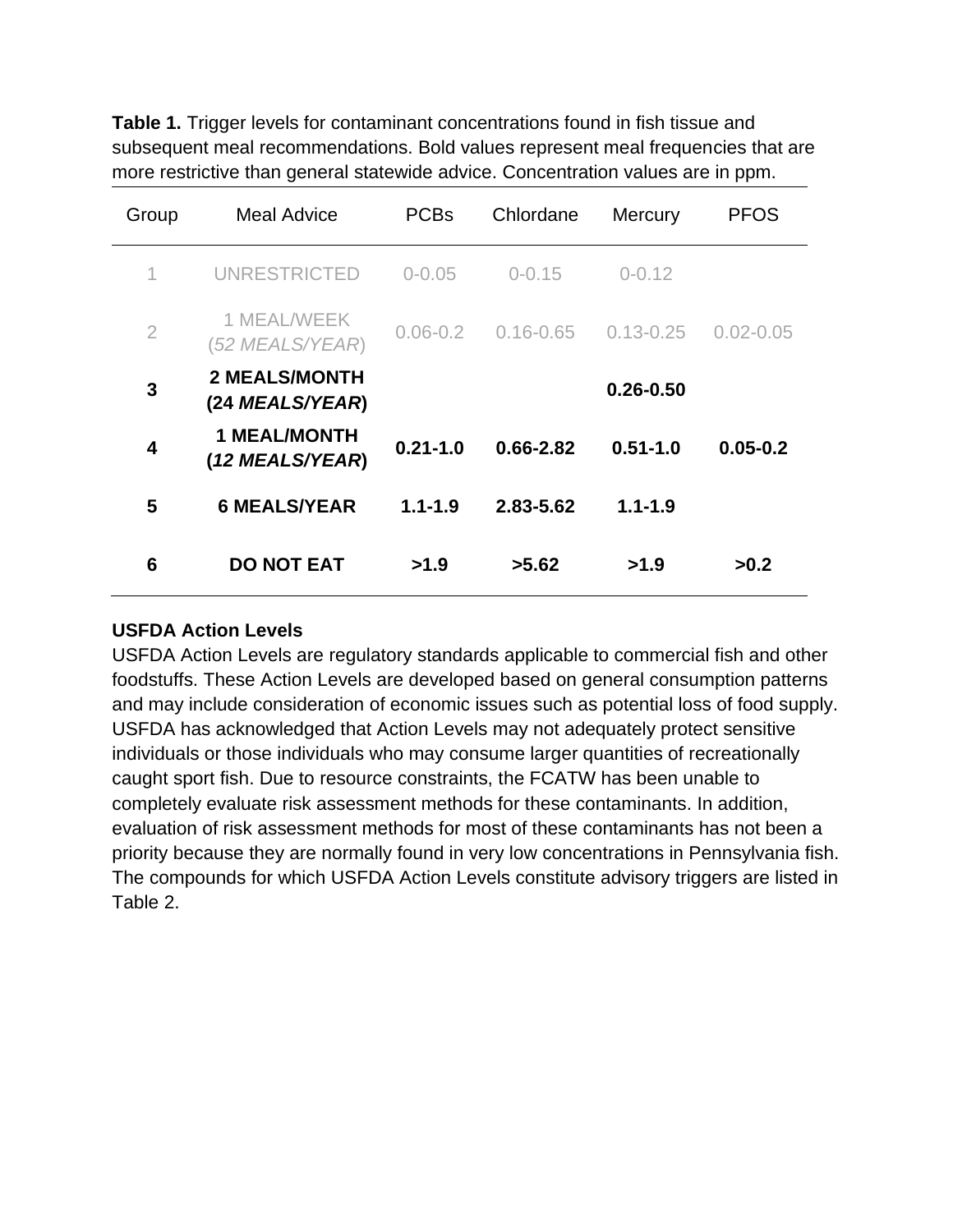| <b>TWIS</b> 2. OOI DAY NUMBER LOYOF MINNOTOF OF A FOCOMMENTALISM DO TYPE LAW. |                         |  |  |  |
|-------------------------------------------------------------------------------|-------------------------|--|--|--|
| <b>Contaminant</b>                                                            | <b>FDA Action Level</b> |  |  |  |
| Aldrin and Dieldren (sum)                                                     | $0.3$ ppm               |  |  |  |
| Chlordecone (Kepone)                                                          | $0.3$ ppm               |  |  |  |
| DDT, DDE, and TDE (sum)                                                       | 5.0 ppm                 |  |  |  |
| Heptachlor and Heptachlor Epoxide (sum)                                       | $0.3$ ppm               |  |  |  |
| <b>Mirex</b>                                                                  | $0.1$ ppm               |  |  |  |
|                                                                               |                         |  |  |  |

**Table 2.** USFDA Action Level triggers for a recommendation of Do Not Eat.

### **ADVISORY DECISIONS**

For the evaluation of advisories that are more restrictive than the statewide advisories (i.e., one meal per week), DEP evaluates all readily available tissue contaminant data to prepare for a meeting of the FCATW where final advisory decisions will be made. This meeting is held annually in early summer. These data are compared to the applicable advisory triggers to determine the possible need for an advisory for a particular waterbody and a specific species. The possibility of lifting or modifying an advisory is also considered during this evaluation. Once the advisories are agreed upon at the workgroup level, the FCATW considers the most appropriate spatial delineation of the advisory. The method for determining the advisory delineation area is based on the movement potential of fishes throughout a waterbody. The point or small reach where fish collection took place is located on a map, and major upstream and downstream landmarks (i.e., dams, roads, tributaries, other barriers) are located and evaluated as segment boundaries. Barriers, such as dams, are preferred because they block fish movement. Other boundaries are selected to be relatively easy for recreational anglers to recognize. Once the spatial delineation is determined, the official advisories are sent to the PFBC by August 1 for inclusion in the fishing regulations booklet for the next calendar year, and the advisory delineation is included on the 303(d) list of impaired waters. DEP and the PFBC publish the advisories on their websites and may issue a joint press release as needed.

## **LITERATURE CITED**

Great Lakes Consortium for Fish Consumption Advisories (Consortium). 2019. Best Practice for Perfluorooctane Sulfonate (PFOS) Guidelines. Accessed Online, April 2021. [https://www.health.state.mn.us/communities/environment/fish/docs/consortium/b](https://www.health.state.mn.us/communities/environment/fish/docs/consortium/bestpracticepfos.pdf) [estpracticepfos.pdf](https://www.health.state.mn.us/communities/environment/fish/docs/consortium/bestpracticepfos.pdf)